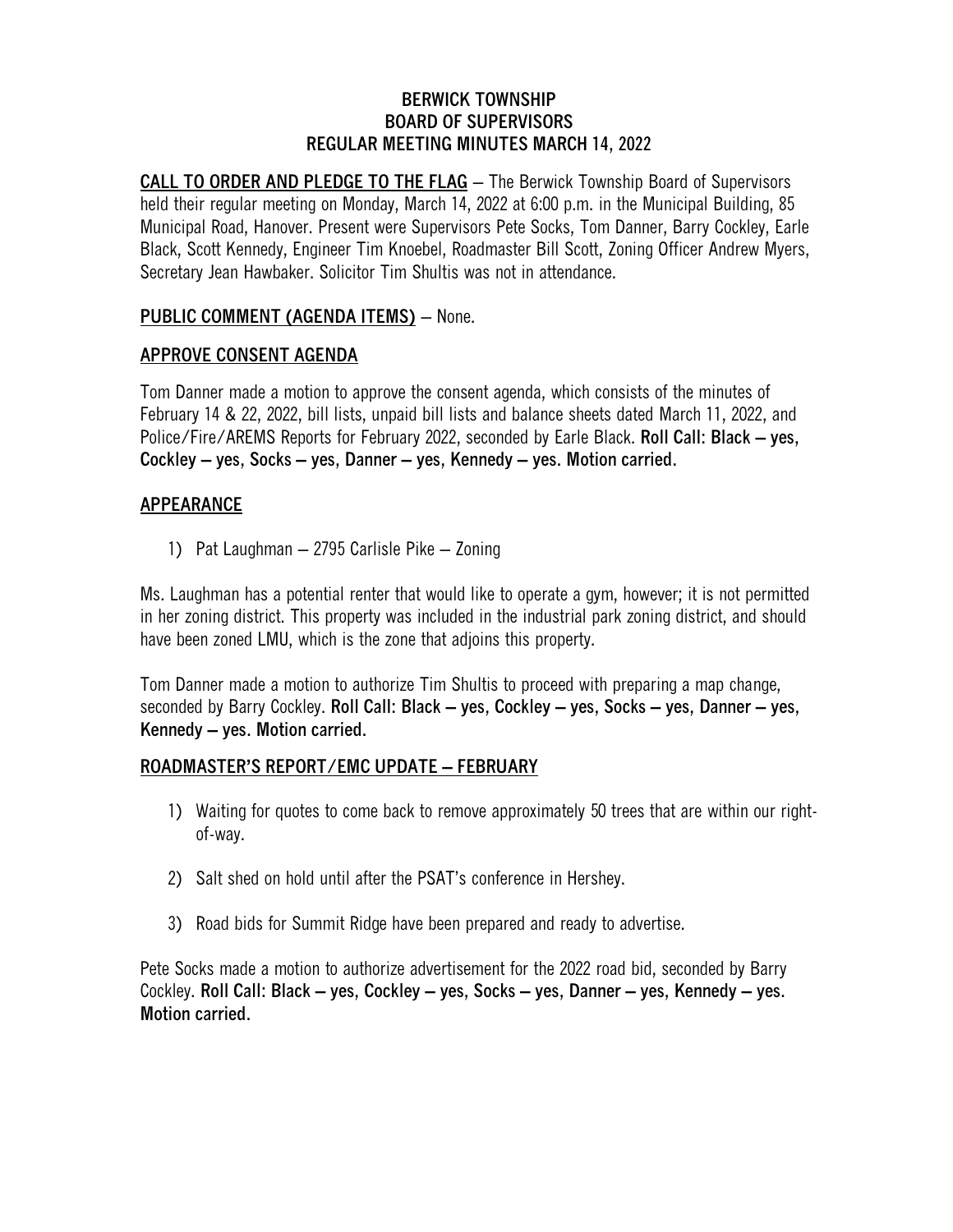## **March 14, 2022**

## **AGENDA ADDITIONS**

Pete Socks made a motion to add Ryan Swope's price increase, and email received from New Hope to the agenda, seconded by Scott Kennedy. **Roll Call: Black – yes, Cockley – yes, Socks – yes, Danner – yes, Kennedy – yes. Motion carried.**

## **CODE ENFORCEMENT/PERMITS – FEBRUARY**

- 1) 11 permits and 0 violations issued in February.
- 2) Have been working on the sign documents.
- 3) **Driveway slope waiver – 290 Race Track Road** Pete Socks made a motion to grant a waiver to the driveway slope at 290 Race Track Road, seconded by Scott Kennedy**. Roll Call: Black – yes, Cockley – yes, Socks – yes, Danner – yes, Kennedy – yes. Motion carried.**
- 4) **Driveway slope waiver – 112 Lobell Road** Pete Socks made a motion to grant a waiver to the driveway slope at 112 Lobell Road, with this being the final waiver granted, seconded by Scott Kennedy. **Roll Call: Black – yes, Cockley – yes, Socks – yes, Danner – yes, Kennedy – yes. Motion carried.**
- 5) **Stormwater issue – 88/91 Bridgeview Road** Discussion on placement of the fences. Burkentine will be fixing the drain to resolve the stormwater issue. Will be discussed at the next meeting.

### **APPEARANCE**

Kevin Moul from UH&L was present to accept a \$34,000 check to United Hook & Ladder and a \$34,000 check to AREMS. The money was taken out of the American Rescue Plan Act Fund.

### **UNFINISHED BUSINESS**

- 1) **Conference room table** No updates at this time.
- 2) **Berwick Township Fall Fest at Lincoln Speedway** Will be discussed at the next workshop.
- 3) **Township Apparel** Scott Kennedy made a motion to approve the apparel order, which includes polo shirts, hooded zippered sweatshirts, t-shirts, hats and vests at a cost of approximately \$1,600.00 through DGI Creative, seconded by Earle Black. **Roll Call: Black – yes, Cockley – yes, Socks – yes, Danner – yes, Kennedy – yes. Motion carried.**
- 4) **Exterior building painting –** Waiting on quotes.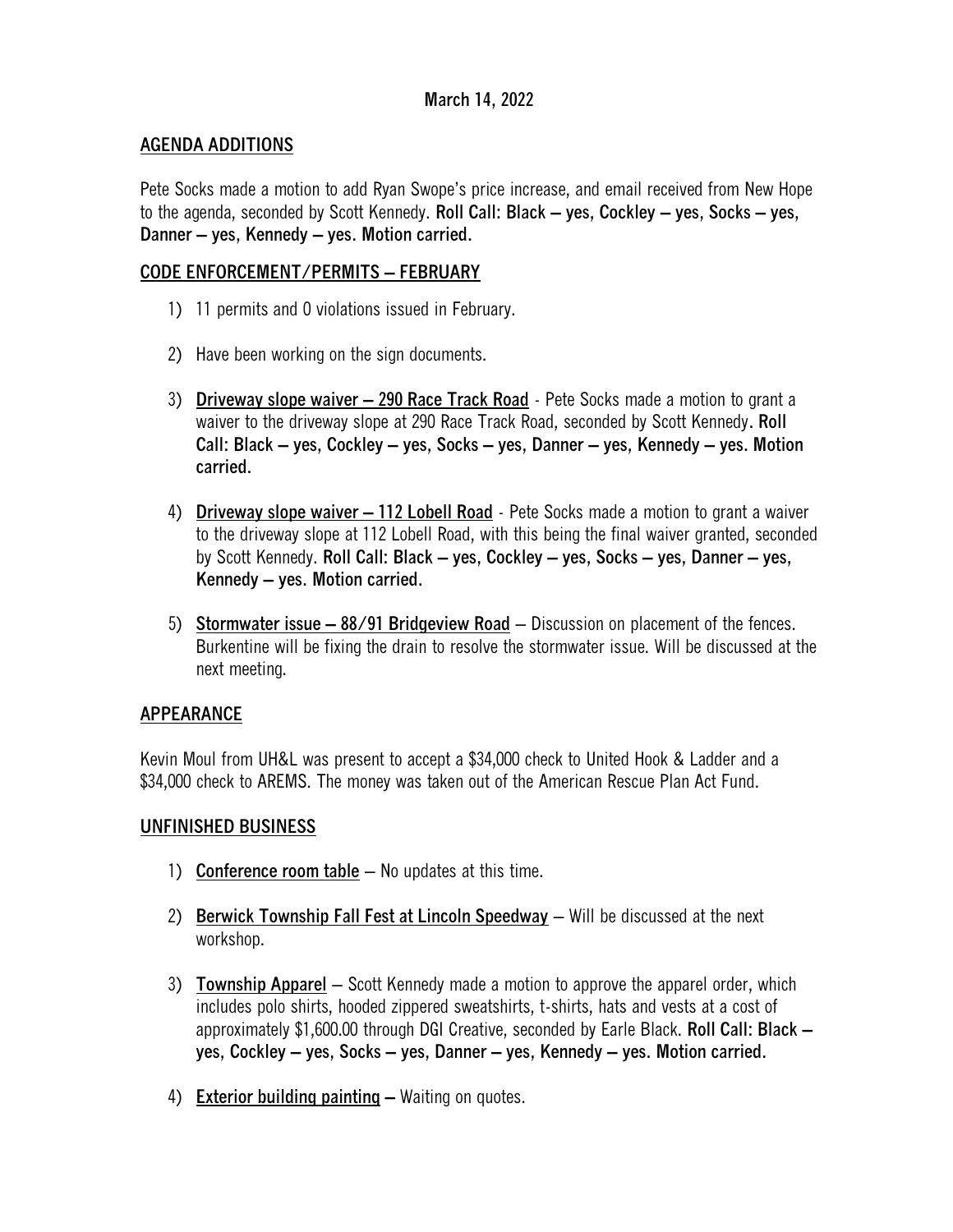## **March 14, 2022**

Earle Black thanked Pete Socks for preparing the newsletter, as did others.

#### **NEW BUSINESS**

- 1) **Zoning Ordinance Amendment Status/Comments** Tom Danner stated the Zoning Review Committee is looking at buffer and screening standards. We have some standards that have some inconsistencies.
- 2) **Municipal Open House at New Hope Ministries** Pete Socks stated an email was received from New Hope regarding an open house which will be held on Thursday, April 28, 2022, 4:30 p.m. – 6:00 p.m.
- 3) **Generator Preventative Maintenance Agreements** Will be discussed at the next meeting.
- 4) **Ryan Swope rate increase as sewer plant operator** Earle Black made a motion to approve the monthly rate increase from \$4,000 to \$5,000 and hourly rate from \$65.00 to \$85.00, seconded by Barry Cockley. **Roll Call: Black – yes, Cockley – yes, Socks – yes, Danner – yes, Kennedy – yes. Motion carried.**

#### **ENGINEER'S REPORT/PLANS**

1) **Apple Automotive, Inc.** – Prel/Final Subdivision Plan – (Carlisle Pike/Green Springs Road) – **Must act by 3/14/22 – Request for an extension until 6/30/22**

Tom Danner made a motion to grant Apple Automotive, Inc. an extension until 6/30/22, seconded by Scott Kennedy. **Roll Call: Black – yes, Cockley – yes, Socks – yes, Danner – yes, Kennedy – yes. Motion carried.**

- 2) **Sewer plant storage expansion** Working on this.
- 3) **Kinneman Road South** The contractor is scheduled to start back up on April 4, 2022. Will be meeting with them next week to discuss it.
- 4) **Stanley Drive, Kelly Road, Little Avenue Update** Tim Knoebel presented the following revised project schedule:

| <b>Milestone</b>   | <b>Completion Date</b> |
|--------------------|------------------------|
| Authorize Bidding  | 3/14/22                |
| Advertise for Bids | 3/16/22 & 3/23/22      |
| Pre-bid Meeting    | 3/30/22                |